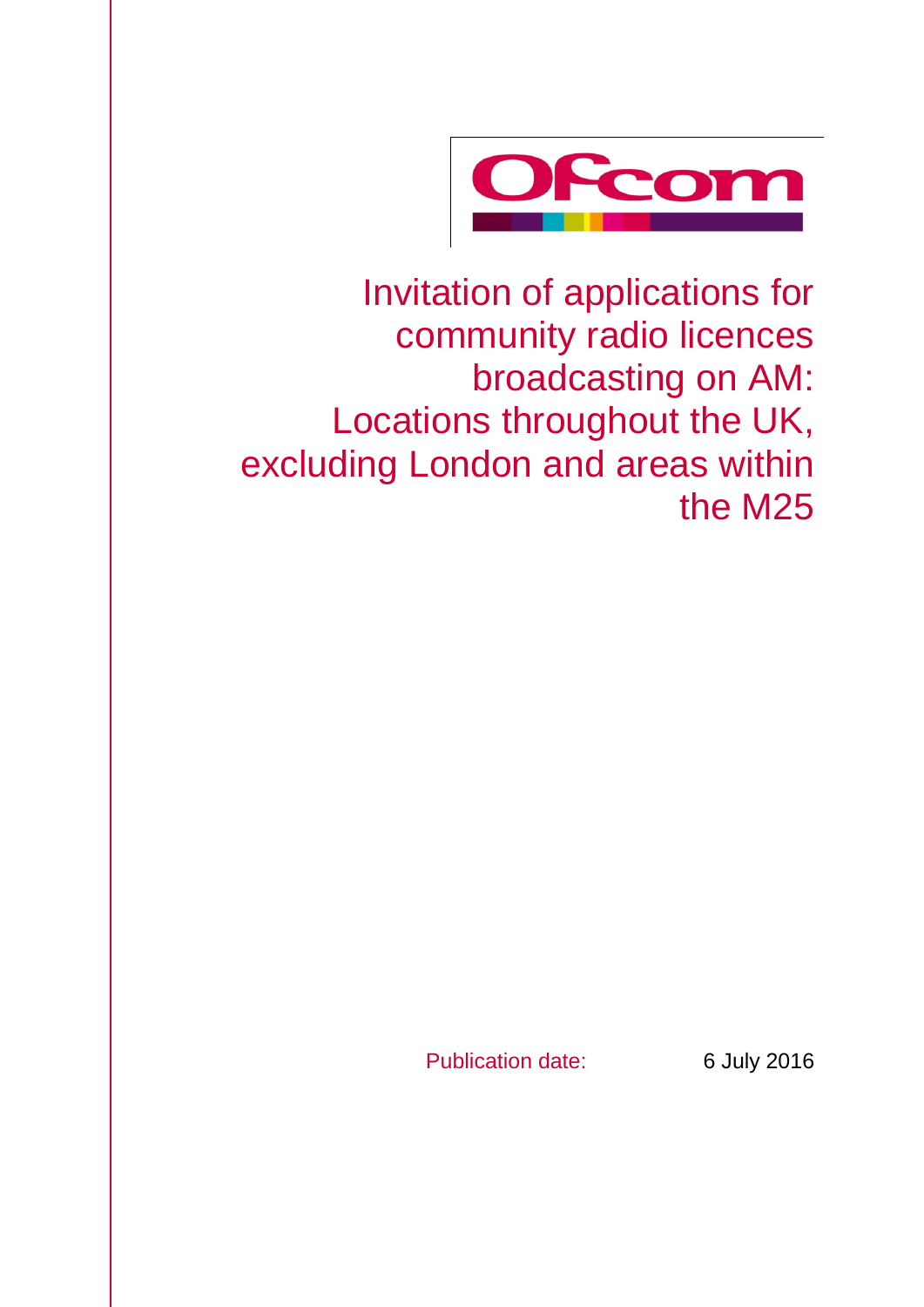# About this document

This document invites applications for licences to provide community radio services in localities throughout the UK, excluding London and other areas within the M25 orbital motorway.

Ofcom is inviting applications for services operating on the AM (medium wave) band only.

We offer applicants guidance on the challenges and advantages of broadcasting on AM, explain the importance of selecting an appropriate transmission site, provide details of the funding restrictions which apply to community radio services, and set out how we will assess applications.

The closing date for receipt of applications is **5 pm on Tuesday 25 October 2016**.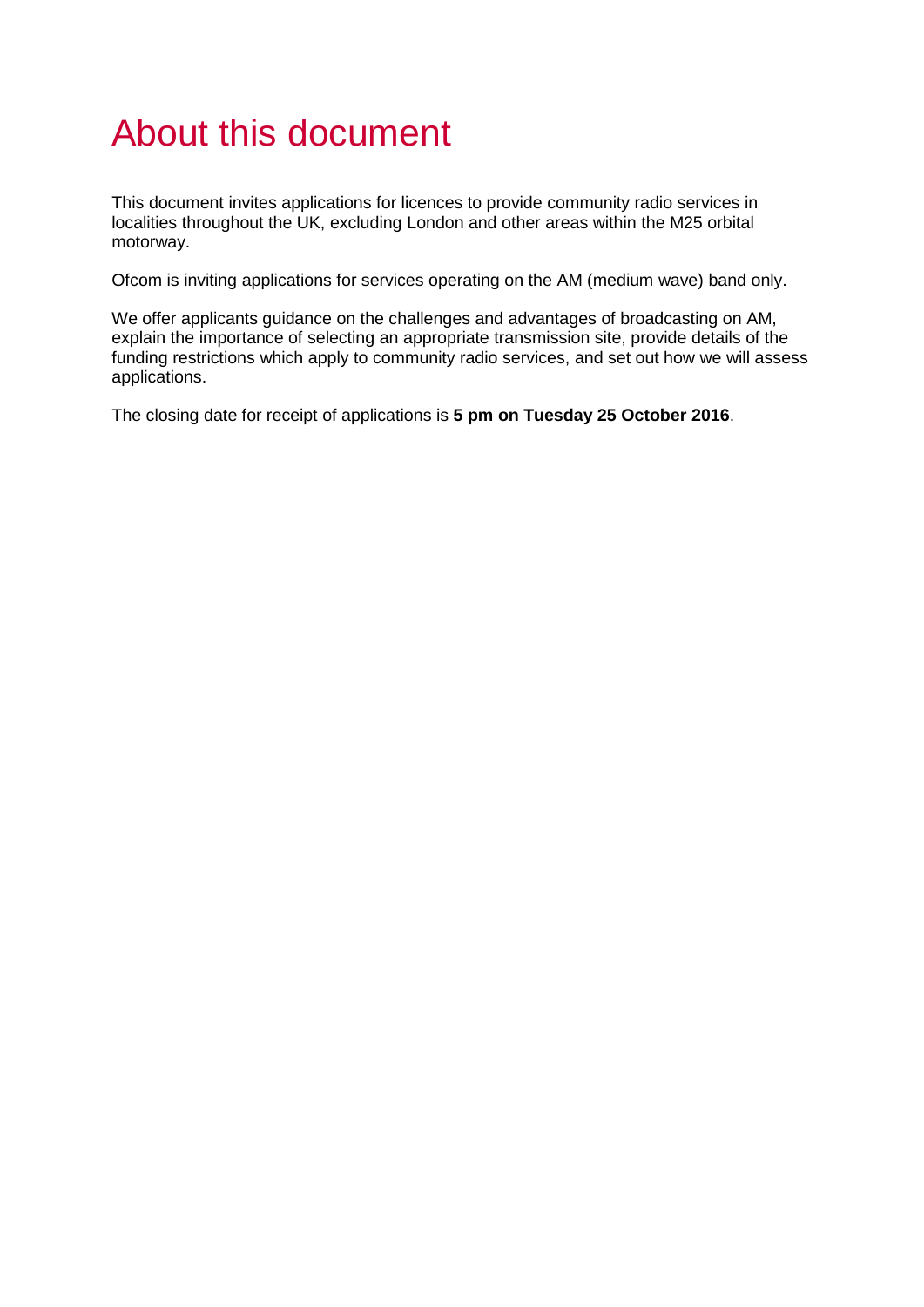# **Contents**

| <b>Section</b> |                                                          | Page |
|----------------|----------------------------------------------------------|------|
| 1              | Introduction                                             | 3    |
| 2              | <b>Technical matters</b>                                 | 4    |
| 3              | <b>Funding rules</b>                                     | 8    |
| 4              | Assessment of applications                               | 10   |
| 5              | Guidelines and procedures for submission of applications | 12   |
| Annex          |                                                          | Page |
| $\mathbf 1$    | Map showing excluded area                                | 14   |
| $\overline{2}$ | Small-scale commercial radio services                    | 15   |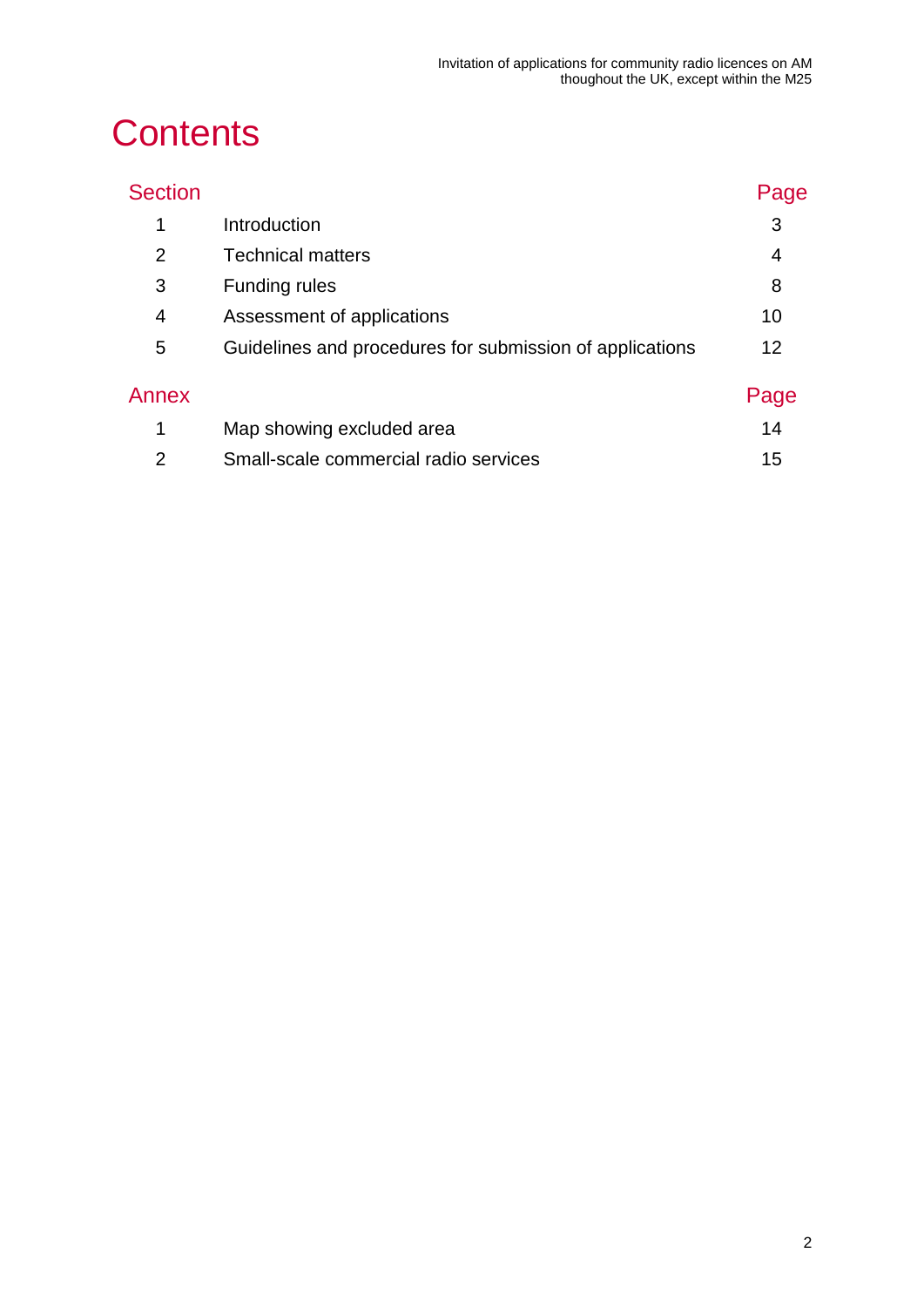-

## <span id="page-3-0"></span>**Introduction**

- 1.1 Ofcom, in accordance with section 104(1) of the Broadcasting Act 1990 ("the 1990 Act") (as amended by the Communications Act 2003 as modified by the Community Radio Order 2004, as itself amended by the Community Radio (Amendment) Orders 2010 and 2015) invites applications for licences to provide community radio services in localities throught the United Kingdom, but excluding localities within London and other areas within the M25 orbital motorway (see map at Annex 1 to this notice).
- [1](#page-3-1).2 Any applicant wishing to apply for a community radio licence to broadcast on the AM<sup>1</sup> band from a location within the area defined as London and other areas within the M[2](#page-3-2)5 orbital motorway, should see the separate invitiation for that region<sup>2</sup>.
- 1.3 We are inviting applications for licences for the provision of services on the AM band only, for an initial maximum period of five years from the commencement of broadcasting. (We will not accept applications for services wishing to broadcast on FM. However, any applicant wishing to apply for a community radio licence to broadcast on the FM band from a location within the area defined as London and other areas within the M25 orbital motorway, should see the separate invitiation for that region (see footnote 2 below).)
- 1.4 The closing-date for the receipt of completed applications will be **5 pm on Tuesday 25 October 2016.** A non-refundable fee of £600 will be payable for each application submitted.

<span id="page-3-1"></span><sup>&</sup>lt;sup>1</sup> The Medium Wave band is used for AM broadcasting. To be technically accurate the terminology varies depending on what is being described. However, in this document we use 'AM' throughout.

<span id="page-3-2"></span><sup>&</sup>lt;sup>2</sup>https://www.ofcom.org.uk/ data/assets/pdf\_file/0028/74368/july16\_invitation\_for\_london\_and\_area [s\\_in\\_m25.pdf](https://www.ofcom.org.uk/__data/assets/pdf_file/0028/74368/july16_invitation_for_london_and_areas_in_m25.pdf)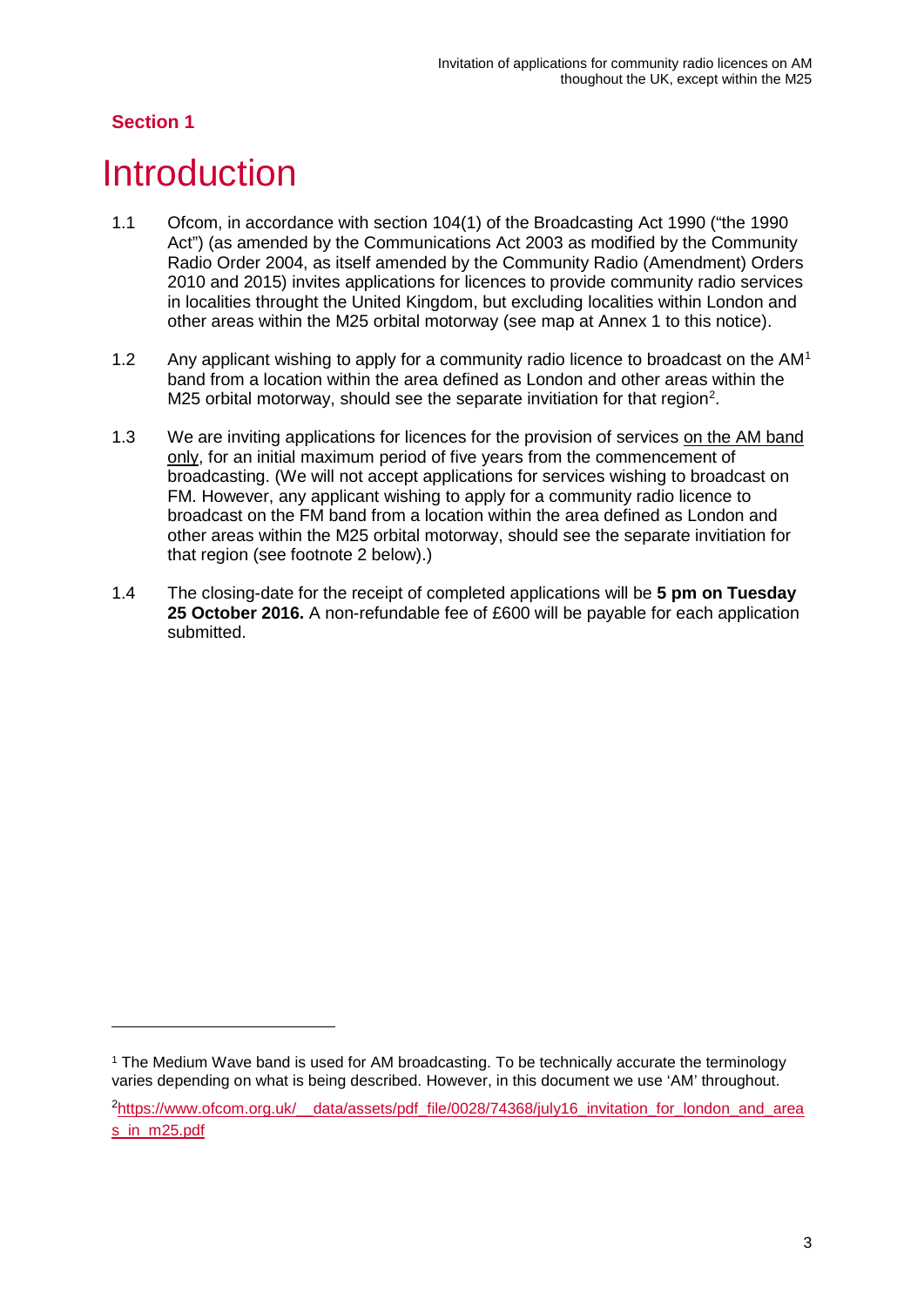### <span id="page-4-0"></span>**Technical matters**

#### **Advantages and challenges of broadcasting on AM**

- 2.1 Broadcasting on AM is significantly different to broadcasting on FM. Therefore, it is important to seek technical advice from someone familiar with the technology. The bullet points below give some guidance on transmitter site choice, as well as summarising the challenges and advantages of broadcasting on AM. Fuller information is given in paragraphs 2.2–2.8 below.
	- AM transmission requires large masts, usually on the ground (as opposed to the smaller FM masts, which can be sited on rooftops). In built-up areas, appropriate sites may be hard to find and costly. Look for open spaces, workable ground, low lying land.
	- Some existing structures, such as industrial chimneys, can support sloping wire aerials.
	- Avoid proximity to overhead wires and power lines, public roads, buildings and mining.
	- AM transmission systems are generally larger and more expensive than FM. Typically they can cost five times more than FM.
	- In the UK, AM broadcasts are mono only, offer limited audio bandwidth, and RDS is not usable. Some modern radios cannot receive AM.
	- After dark, AM can suffer greater incoming interference than during daylight hours, resulting in a smaller after-dark coverage area (although many distant higher power AM services have ceased in recent years).
	- Reception of AM services is restricted in some buildings (those with steel frames or reinforced concrete)
	- Overall, AM can give better coverage within a transmission area than FM, especially in hilly terrain. (FM is line-of-sight and reception may be affected by building clutter, terrain and signal reflections, resulting in pockets of poor or nonexistent coverage.)
	- The availability of AM frequencies has improved due to the closure of some UK and overseas stations (availability of suitable FM frequencies across most populated areas of the UK is increasingly limited).
- 2.2 During the early days of commercial radio broadcasting, AM services on the medium waveband were the preferred and primary broadcasting medium. Receivers were cheap and easily available, and the groundwave propagation allowed large wide area coverages.
- 2.3 However, the need for large, generally guyed, aerial masts and a good ground system was costly, and the areas required for them difficult to identify, especially in built-up areas. Ideally, the effective length of an aerial for AM broadcasts should be at least 10% of the wavelength; this equates to around 55 metres for the lowest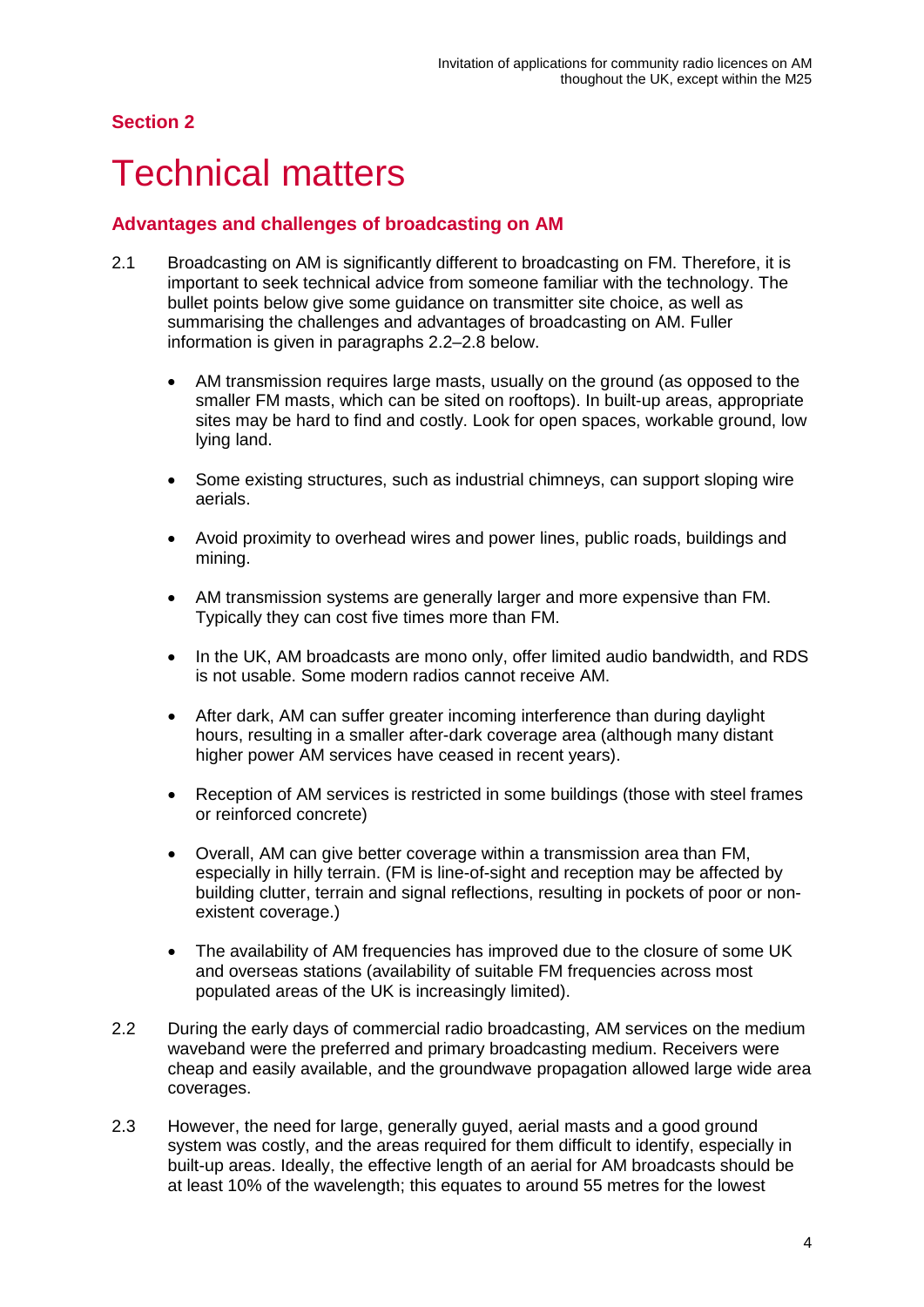frequencies reducing to approximately 20 metres for the highest. The public also needs to be kept away from the radiating part of the structure. Furthermore, the transmission system is larger and normally more expensive than the FM (VHF) equivalent.

- 2.4 The limited audio bandwidth of the AM signal is significantly poorer than that of FM as only mono can be broadcast with a restricted dynamic range. Signals are more susceptible to interference from electrical noise. In addition interference from distant stations at night can have a dramatic impact on coverage during darkness hours, and from mid-afternoon during winter months. Building construction can also have a detrimental effect on coverage, especially within structures with steel frames or reinforced concrete.
- 2.5 These factors have led to a general move from AM to FM listening. Listeners prefer the better audio quality; stereo with a much wider audio bandwidth and less impulse noise. Transmitting aerials are much smaller, a few metres at most, and can be sited more easily on existing structures and rooftops.Broadcasters can process the signal in order to produce the 'sound' of their station. In addition, other services such as RDS can be broadcast within the FM signal. There is also no loss of coverage due to night-time interference. Many new radios, especially those with DAB, now no longer have the ability to demodulate AM signals.
- 2.6 FM is not a panacea and its more line-of-sight signal propagation can lead to areas of poor or no coverage, especially in hilly terrain. In many such cases AM services will give much more contiguous coverage. FM can also suffer from signal reflections which can cancel out the wanted service.
- 2.7 Following forty years of FM expansion, including three rounds of community radio licensing, there is a severe scarcity of frequencies. This applies to most if not all urban areas, as well as many rural ones. However, on AM many of the distant high power services which degraded night time coverage are ceasing, or have ceased, transmission, and are not expected to re-commence. As a result of these factors, Ofcom now proposes to carry out a round of AM-only licensing. (Applicants should note that if a licence is applied for, and awarded, as an AM service, Ofcom will not subsequently consider changing this to FM if a licensee decides it would rather broadcast on FM, or has difficulties establishing an AM service.)
- 2.8 Prospective applicants should take account of all of the issues above before making an application, and take appropriate advice from transmission providers experienced with AM systems.

#### **Coverage policy for AM transmissions**

2.9 Ofcom is willing to consider licensing (daytime) coverage areas that are larger than is our usual policy for community services on FM (a usual maximum of a 5km radius), regardless of whether the service wishes to target an urban or rural area. Each applicant needs to consider who their target community is, and where it is, in order to justify the target area they require (as a guide, we are willing to consider licensing services of around a 10km radius or more, in daytime, subject to the availability of suitable frequencies).

#### **AM frequency availability**

2.10 For the purposes of this invitation to apply, we will accept applications for services proposing to operate on the AM band only for any location in the UK, except in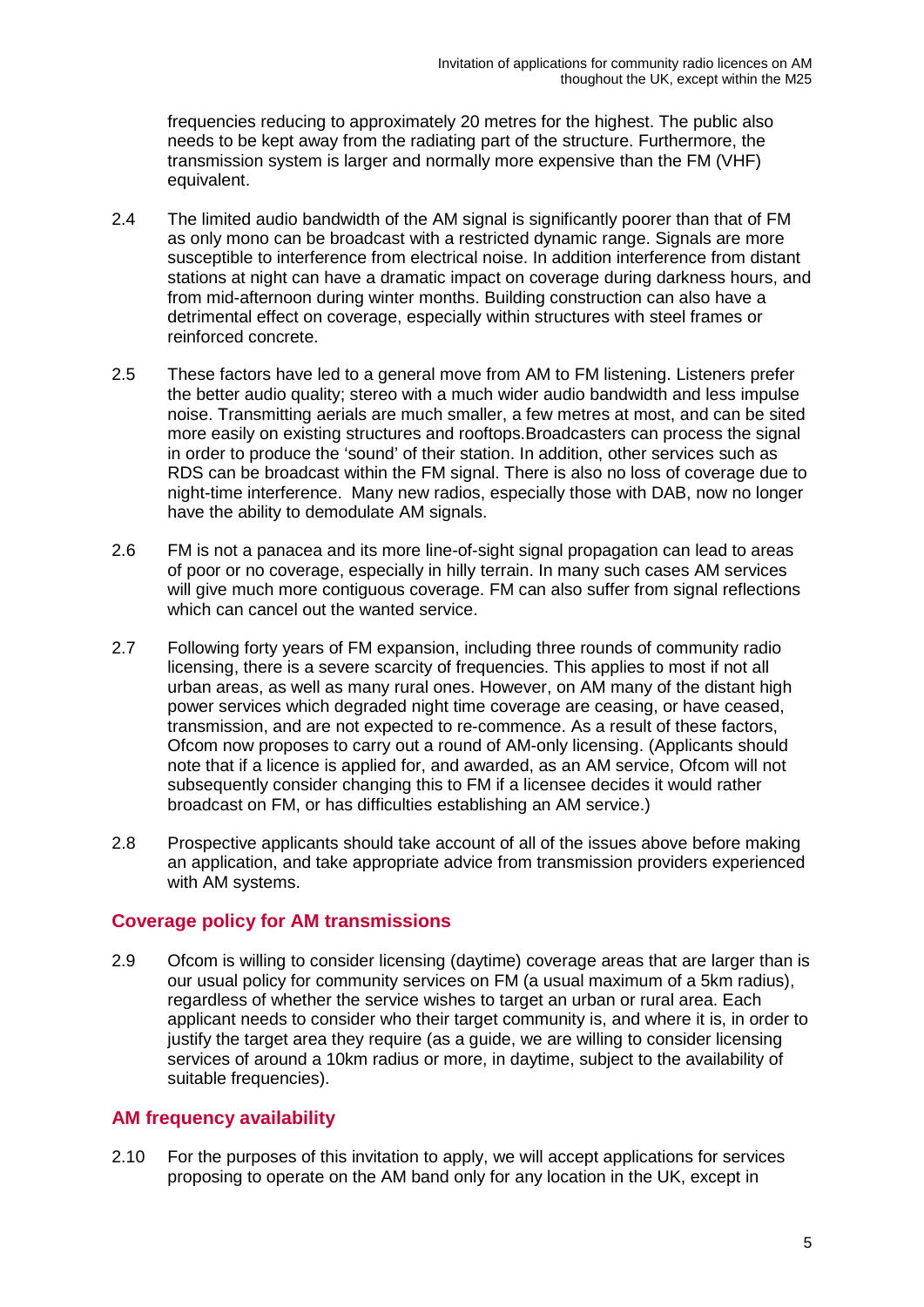London and other areas within the M25 orbital motorway. All applications will first be assessed for frequency availability before any further analysis is undertaken, to ensure that only those applications for which there is an available frequency will be considered for the award of a community radio licence. This is likely to result in some applications being rejected before a full assessment against the statutory criteria has been carried out, but will ensure that only those applications for which a suitable frequency has been identified are further considered against the statutory criteria.

2.11 While a full frequency analysis has not been carried out, Ofcom believes that AM frequencies are generally available in most areas of the UK.

#### **Transmission arrangements**

- 2.12 In the application form (section 25), we require applicants to provide details of the transmission site they intend to use, and (in section 3) a description of the geographical area intended to be served from this site. It is our usual policy to license community radio services utilising only one transmission site; all applications should therefore be based on the use of a single site only. Any information about further transmission sites will not be considered.
- 2.13 On receipt of an application, we will check that the proposed site is technically appropriate for AM transmission, we will use the proposed transmission site to check whether there is a suitable frequency available, and whether the proposed service area can be adequately served from this site. **As a result, applicants should note the importance of identifying a transmission site that is appropriate for AM transmission as well as suitable for the area they wish to serve.**
- 2.14 We will use our standard community radio planning criteria to ascertain whether a proposed site is capable of delivering the required coverage. We will be looking to see at what power level (EMRP) the desired service area will be served, during daytime, at a field strength of 66 dBuV/m or greater from the transmission site identified in the application.
- 2.15 If we conclude that an applicant's chosen transmission site is suitable to deliver the proposed coverage, we will then determine whether there is an AM frequency available for the proposed service area from that site, and that incoming interference during daytime does not encroach the 76dBuV/m coverage contour. Our frequency planning will be based on internationally agreed frequency planning approaches. Applicants may wish to refer to Ofcom's analogue radio coverage policy, which is on our website here:

[https://www.ofcom.org.uk/\\_\\_data/assets/pdf\\_file/0018/54621/analogue-coverage](https://www.ofcom.org.uk/__data/assets/pdf_file/0018/54621/analogue-coverage-policy.pdf)[policy.pdf](https://www.ofcom.org.uk/__data/assets/pdf_file/0018/54621/analogue-coverage-policy.pdf)

- 2.16 We recommend that applicants consider seeking expert frequency planning advice before making an application. It is important to note that, we cannot guarantee that a frequency will be available at the particular transmission site proposed. Applicants should note that doing a live frequency scan at a particular site (or listening for a quiet spot on the frequency dial) does not constitute proper frequency planning and does not indicate that there is a frequency available from a site. This is because such a frequency scan does not guarantee that a coverage area can be achieved in the face of incoming interference, nor does it take into account whether a service would cause interference elsewhere to other services on air.
- 2.17 We anticpate that some applications are likely to be rejected at this stage of the process. In other words, if the site is not suitable for AM transmissions, not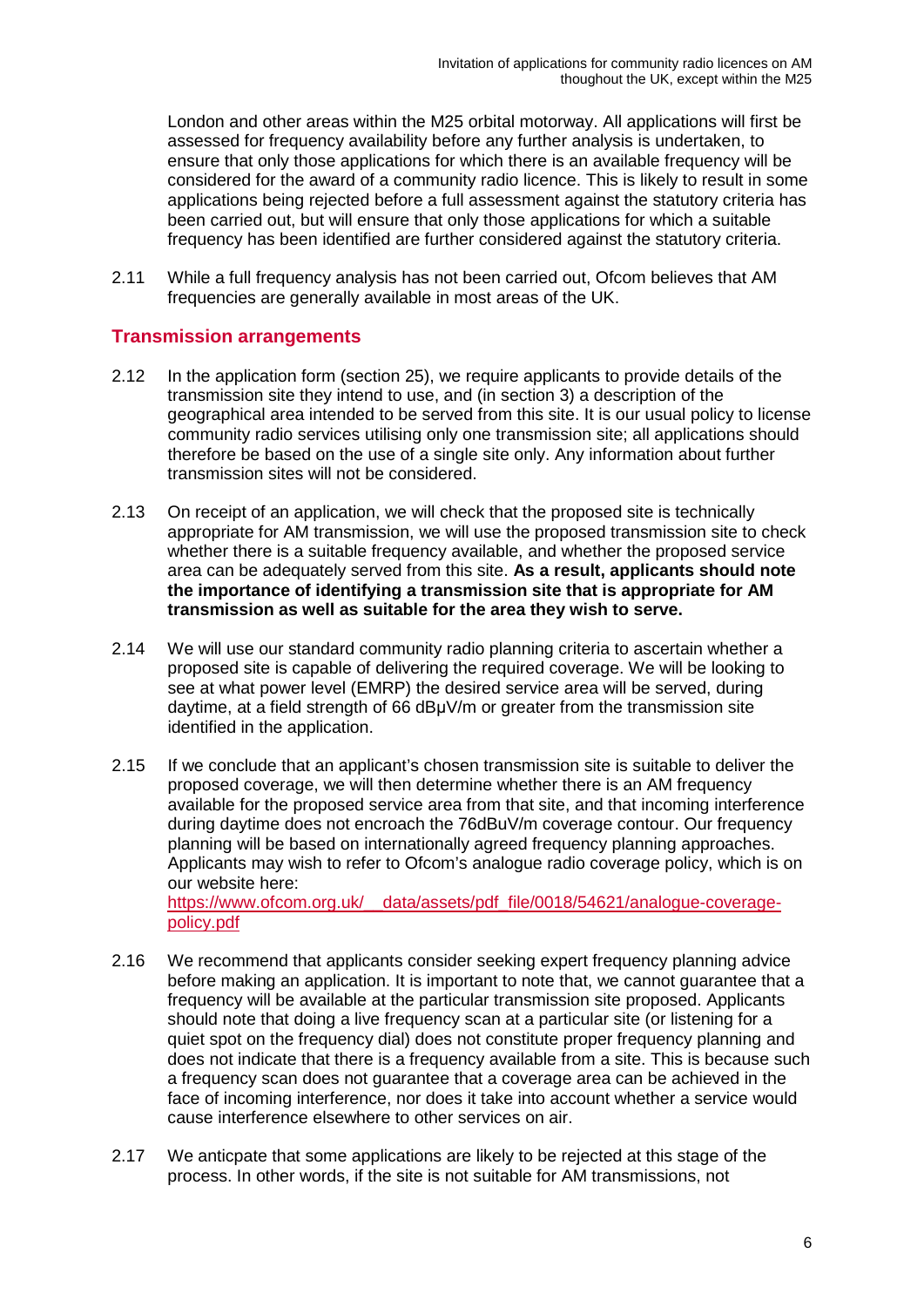appropriate for the proposed service area, or there is no suitable AM frequency to support the service, the application will be rejected and we will not take the application forward for consideration against the selection criteria set out in the legislation. The application fee is non-refundable under these circumstances, so we strongly recommend that applicants seek expert frequency planning advice and take particular care when selecting their transmission site.

- 2.18 We are not able to enter into correspondence about transmission arrangements. The only exception to this is if we need to seek clarification from you about your transmission arrangements. However, if we reject an application we will provide feedback to each applicant on our decision, including a predicted coverage map and bandscan (from the frequency planning study) if appropriate.
- 2.19 It should be clear from the above that transmission site selection is of crucial importance. Furthermore, a licence award will be made on the basis of the transmission site included in the application (and on which the assessment of coverage suitability and frequency availability will have been based). Therefore, Ofcom is unlikely to agree to any request to change a transmission site once a licence has been awarded, unless the change is as a result of circumstances beyond the prospective licensee's control.
- 2.20 Applicants should note that Ofcom cannot guarantee the availability of suitable frequency resources to meet the needs of any applicant group. This being the case, prospective community radio licensees should note that applications are made entirely at their own risk.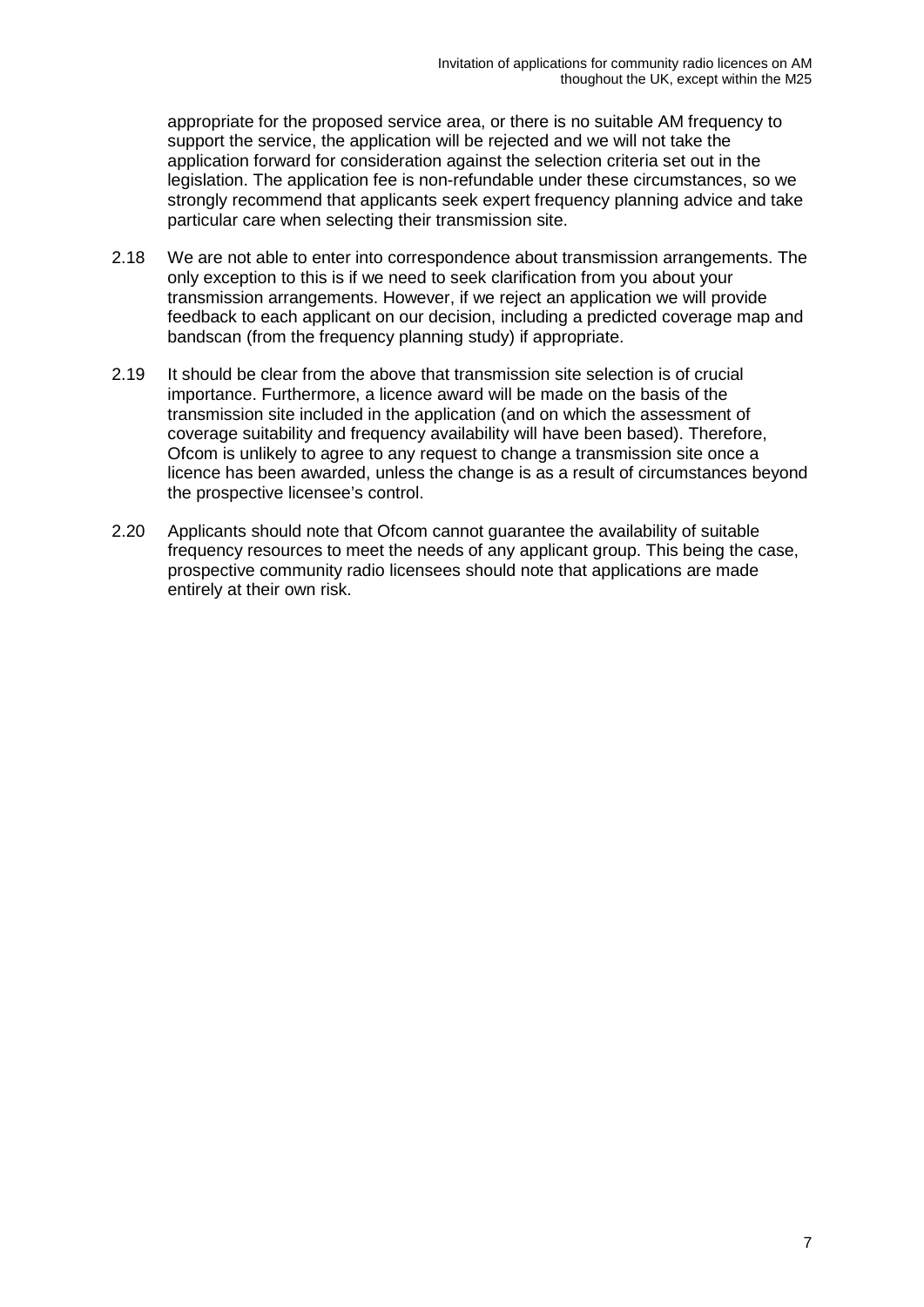-

## <span id="page-8-0"></span>**Funding rules**

#### **The restrictions on income from on-air commercial revenues**

- 3.1 In March 2015, the Community Radio (Amendment) Order 2015 changed funding rules for community radio services. In summary:
	- every station is allowed a 'fixed revenue allowance' of £15,000 per financial year from paid for on-air advertising and sponsorship;
	- in addition, some stations are also allowed to obtain up to 50% of their total relevant income per financial year (i.e. disregarding the 'fixed revenue allowance') from paid-for on-air advertising and sponsorship.
- 3.2 In deciding to whom (and on what terms) to grant a community radio licence, Ofcom must have regard to a number of matters set out in legislation, including the need to ensure that any service provided under that licence does not prejudice unduly the economic viability of any other local service<sup>[3](#page-8-1)</sup> (by virtue of section 105 of the 1990 Act, as modified by the Community Radio Order 2004 and further modified by the Community Radio (Amendment) Orders 2010 and 2015).
- 3.3 Without prejudice to the generality of this economic impact requirement, Ofcom is required to impose conditions in community radio licences to secure the following statutory requirements:
	- each community radio station may obtain up to  $£15,000$  per financial year from the sale of on-air advertising and sponsorship. This is known as the 'fixed revenue allowance';
	- a community radio station whose coverage overlaps with that of a small local commercial radio service (defined as one whose MCA[4](#page-8-2) population is 150,000 adults (aged 15+) or fewer) may not obtain any income from the sale of on-air advertising and sponsorship over and above the fixed revenue allowance. However, if the small local commercial radio service's Format allows it to provide its locally-made programmes from a location outside its own licensed area, this restriction does not apply (and the applicable requirements are those set out below);
	- a community radio station whose coverage  $-$  (i) overlaps with that of any other local commercial radio service (defined as those with an MCA population of 150,000 adults or more); (ii) does not overlap with that of a local commercial radio service at all; or (iii) overlaps with a small local commercial radio service whose Format allows it to provide its locally-made programmes from a location

<span id="page-8-1"></span><sup>&</sup>lt;sup>3</sup> For the purpose of this economic impact assessment, this concept refers to local services other than community radio services.

<span id="page-8-2"></span><sup>4</sup> Measured Coverage Area – the area covered by a local commercial radio service, as defined by the area within which signals of a specified strength are received.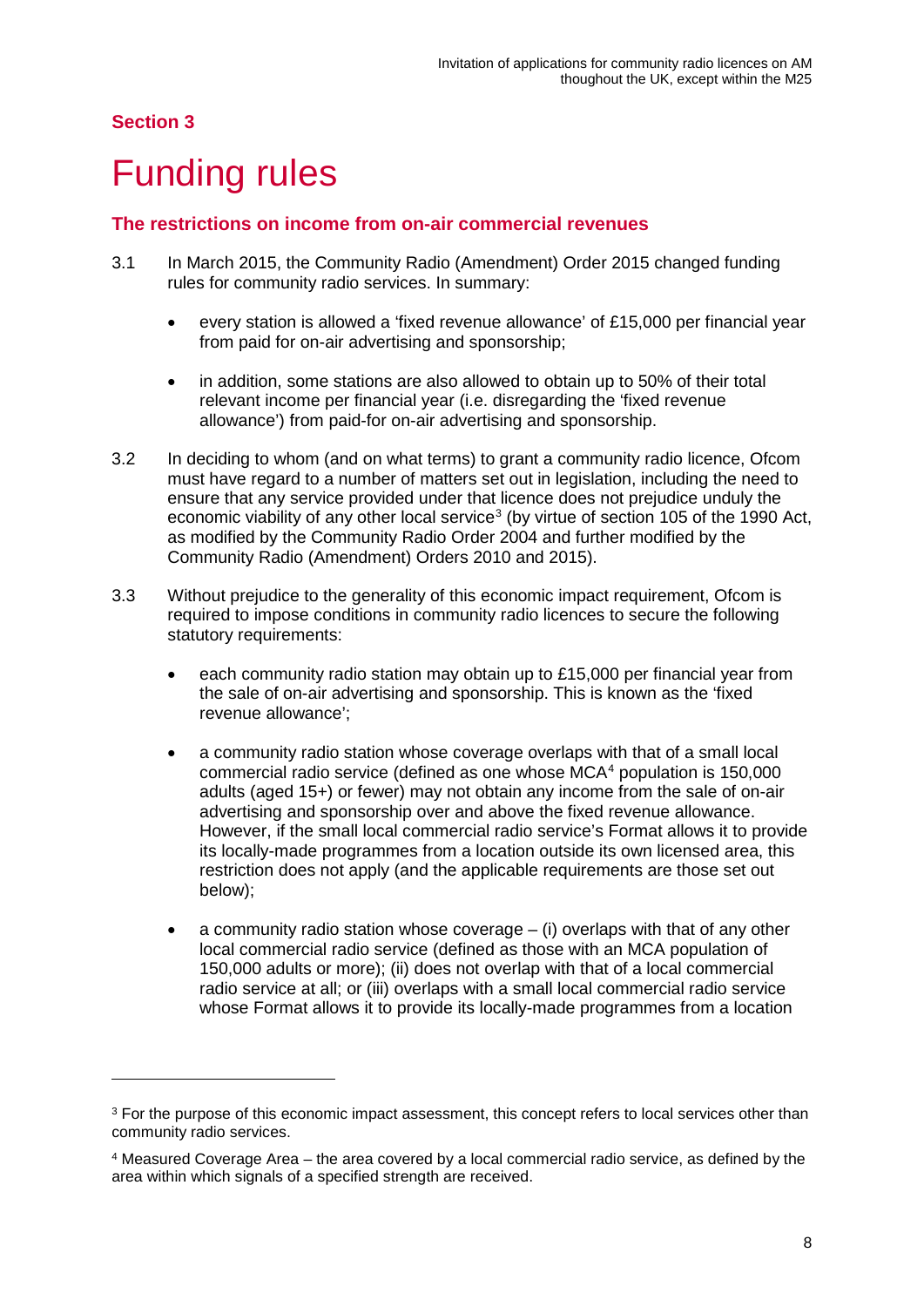outside its licensed area – may obtain up to 50% of its income over and above the fixed revenue allowance from the sale of on-air advertising and sponsorship.

- 3.4 For the avoidance of doubt, programme sponsorship includes station or channel sponsorship, and commercial communications.
- 3.5 Details of the local commercial radio services in the UK with a measured coverage area which contains a population of 150,000 adults (aged 15+) or fewer, and whose licences have not at any time been varied pursuant to section 106(1A)(e) BA 1990 (i.e. their Format does not include a studio co-location agreement) are contained in Annex 2. You can check whether the area you want to broadcast to falls within the Measured Coverage Area of any of these services by looking at the commercial radio coverage maps on our website: <http://www.ofcom.org.uk/static/radiolicensing/mcamaps/MCAs.htm>
- 3.6 Applicants should also note that the obligation upon Ofcom to include conditions in community radio licences to limit on-air paid-for advertising and sponsorship of programmes to just a fixed revenue allowance in certain circumstances is a continuing obligation. Should the circumstances in relation to a particular community radio service change (such as the size of the population in an overlapping commercial radio station's measured coverage area), the applicable funding conditions in the relevant community radio licence may need to be changed.
- 3.7 There are currently no planned launches of new small-scale local commercial radio services. Ofcom nonetheless reserves the right to advertise licences for such services in the future, if we consider it appropriate to do so (and applicants should note that any community radio licences awarded as a result of this round of licence applications will be awarded on the basis that conditions relating to funding restrictions may need to be changed in future).
- 3.8 These restrictions are additional to other rules that apply to community radio services. More information is contained in the notes of guidance, and statement of general information Ofcom has produced for applicants (see section 5 of this document).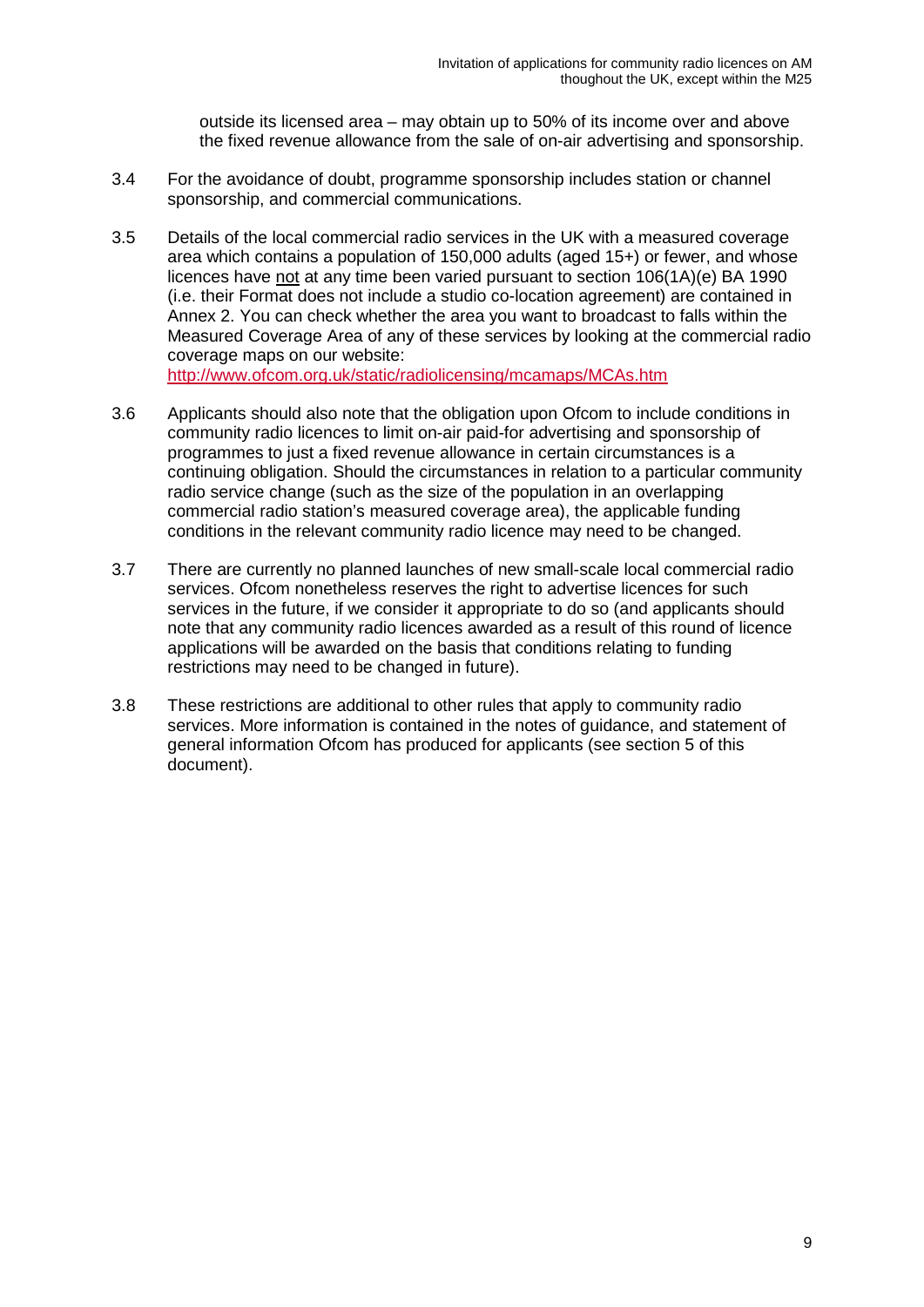-

## <span id="page-10-0"></span>4 Assessment of applications

- 4.1 It is important to note that broadcasting on AM brings different technical, site and cost considerations, for example, from FM services. Applicants will need to address these and demonstrate a thorough understanding of requirements of broadcasting on AM in their application.
- 4.2 The assessment of an application for a community radio licence will be based primarily on the proposals presented in the completed application. In the course of assessing an application Ofcom may seek clarification and or/amplification of proposals from an applicant.
- 4.3 Our objective is to consider all applications within six months of submission, although this is subject to, among other things, the number of applications submitted.
- 4.4 As detailed in section 2, we will check whether an applicant's proposed site is technically suitable for AM transmission, whether an applicant's desired coverage is achievable from the proposed transmission site and whether there is a suitable AM frequency available. If the site is not technically suitable, appropriate for the proposed service area or there is no suitable AM frequency to support the service, the application will be rejected at this stage.
- 4.5 We will then assess those applications for which there is an available frequency and a suitable transmission site. In determining the most suitable applicant for the award of a community radio licence, Ofcom is obliged to have regard to the special requirements set out in Section 105(1) of the Broadcasting Act 1990 (as amended by the Communications Act 2003 and modified by the Community Radio Order 2004). These seven 'selection critiera' are detailed in our 'Notes of guidance for community radio licence applicants and licensees'<sup>[5](#page-10-1)</sup>.
- 4.6 We will first assess applications by reference to criterion (a), which is: *"the ability of each of the applicants for the licence to maintain, throughout the period for which the licence would be in force, the service which he proposes to provide*".
- 4.7 In relation to this criterion, we need to consider whether an applicant either has, or is likely to have, access to sufficient financial and other resources to establish and maintain the proposed service. The application form includes questions on what broadcasting and off-air activities are planned, the cost and resources required, how the applicant intends to fund these, and what human resources are involved, as well as the group's and individual member's relevant experience and what appropriate linkages the applicant has already established. Applicants need a clear financial and operating plan to show how they propose to set up their service and maintain it once on air. We require detailed financial information – budgets and funding – for set-up and the first year of operation only. Without a well thought-through plan it is unlikely that an applicant will be able to demonstrate its ability to maintain the proposed service.

<span id="page-10-1"></span><sup>5</sup> [https://www.ofcom.org.uk/\\_\\_data/assets/pdf\\_file/0021/37209/notesofguidance.pdf](https://www.ofcom.org.uk/__data/assets/pdf_file/0021/37209/notesofguidance.pdf)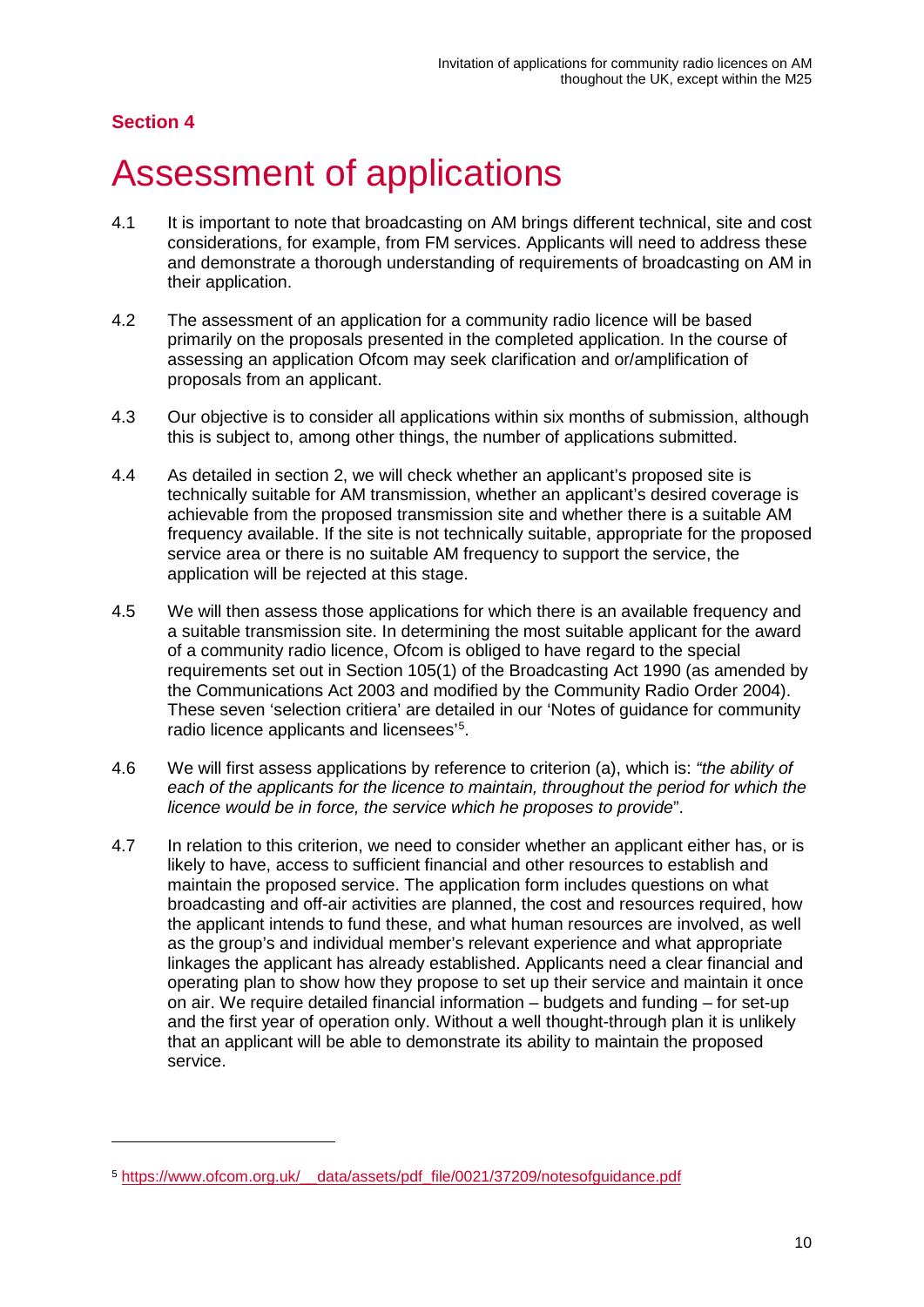- 4.8 If we consider that an applicant has not sufficiently demonstrated its ability to maintain the service by reference to the material submitted in the application, we will reject the application at this stage.
- 4.9 All remaining applications will then be assessed in relation to each of the other selection criteria in Section 105(1), as well as the community radio 'characteristics of service' and other statutory requirements. These are all detailed in our 'Notes of guidance for community radio licence applicants and licensees'[6](#page-11-0) .
- 4.10 Applicants should note that following the Ofcom consultation: 'Review of the approach to community radio key commitments'[7](#page-11-1) we decided to streamline and simplify community radio Key Commitments. As a result, the draft key commitments section of the application form was revised in March this year.
- 4.11 Applicants may find it useful to read '10 years of community radio licensing: Advice for licence applicants'<sup>[8](#page-11-2)</sup>.

-

<span id="page-11-0"></span><sup>6</sup> [https://www.ofcom.org.uk/\\_\\_data/assets/pdf\\_file/0021/37209/notesofguidance.pdf](https://www.ofcom.org.uk/__data/assets/pdf_file/0021/37209/notesofguidance.pdf)

<span id="page-11-1"></span><sup>7</sup> [https://www.ofcom.org.uk/\\_\\_data/assets/pdf\\_file/0010/51121/Review-of-the-approach-to-community](https://www.ofcom.org.uk/__data/assets/pdf_file/0010/51121/Review-of-the-approach-to-community-radio-Key-Commitments-statement.pdf)[radio-Key-Commitments-statement.pdf](https://www.ofcom.org.uk/__data/assets/pdf_file/0010/51121/Review-of-the-approach-to-community-radio-Key-Commitments-statement.pdf)

<span id="page-11-2"></span><sup>&</sup>lt;sup>8</sup> https://www.ofcom.org.uk/ data/assets/pdf\_file/0026/27584/advice\_for\_applicants.pdf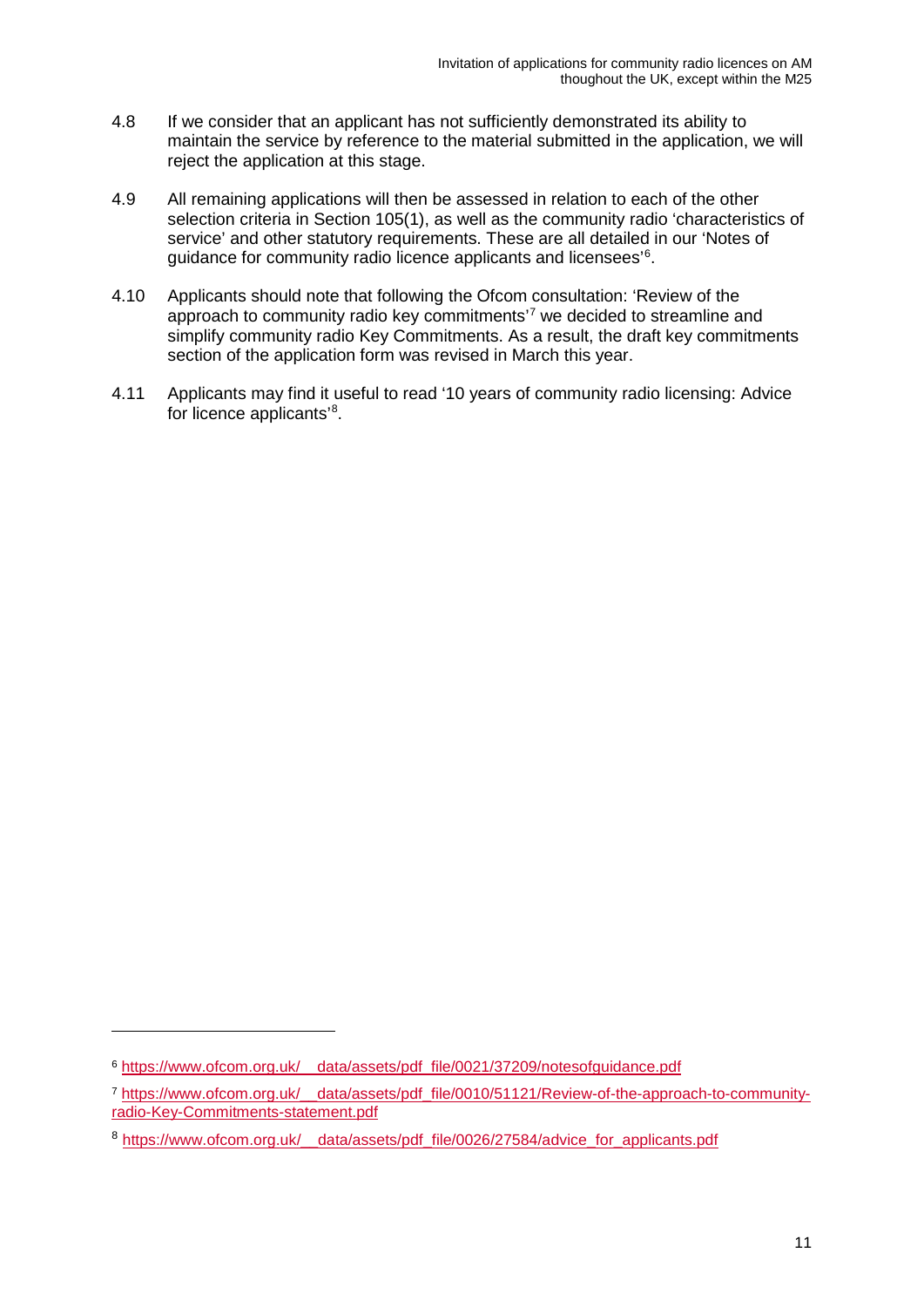# <span id="page-12-0"></span>5 Guidelines and procedures for submission of applications

- 5.1 The application form and other relevant documentation may be obtained from the Ofcom website at: [https://www.ofcom.org.uk/manage-your-licence/radio-broadcast](https://www.ofcom.org.uk/manage-your-licence/radio-broadcast-licensing/apply-for-a-radio-broadcast-licence)[licensing/apply-for-a-radio-broadcast-licence](https://www.ofcom.org.uk/manage-your-licence/radio-broadcast-licensing/apply-for-a-radio-broadcast-licence) It comprises:
	- an application form (please ensure you complete and submit an up-to-date copy of the form, i.e. version 5, which was updated in March 2016);
	- 'Notes of guidance for community radio licence applicants and licensees'.
- 5.2 If you have any queries, please contact us by email at [community.radio@ofcom.org.uk](mailto:community.radio@ofcom.org.uk) or by post: Community Radio Licensing, 5th Floor, Ofcom, Riverside House, 2a Southwark Bridge Road, London SE1 9HA.
- 5.3 The completed application form should be submitted by email, in either Word (.doc) or RTF format, to [community.radio@ofcom.org.uk](mailto:community.radio@ofcom.org.uk) . We do not require a paper copy of the completed document (although if any of the permissible supporting documentation is only available as paper copies, these should be sent to the address given in 5.2 above). At least one typed copy of an application in English should be submitted.
- 5.4 One electronic copy of a completed application form, and any paper copies of the permissible supporting documentation, must be received by Ofcom no later than the closing-date specified in Section 1 of this Notice. Applications received after the specified date will not normally be accepted. Receipt of an application will be acknowledged (usually by email). If you have not received a personalised response after sending in an application, you will need to contact Ofcom (at the email address specified above) to check that the submission has been received (automated delivery messages cannot be relied upon; nor can 'bounceback' messages be guaranteed in the event that an email is rejected by Ofcom's server) .
- 5.5 In connection with the electronic submission of documents, applicants should be aware that e-mail is not an instant means of communication, especially when there are large attachments. If you have a number of large documents to submit, you may need to send them by separate emails (or as compressed files). It is recommended that an email should not have attachments larger than 10 megabytes in total size to reach Ofcom's community radio email inbox. Applicants are strongly advised to submit e-mail applications at least 48 hours in advance of the closing date, so that urgent steps can be taken by the applicant if no acknowledgement from Ofcom is received.
- 5.6 No material amendments to the application may be made by the applicant after the closing date without the agreement of Ofcom. If any amendments need to be made by any applicant through circumstances outside its control, then Ofcom should be informed immediately. Ofcom will not agree to any such amendment which it considers would be unfair to any other applicant applying for a community radio licence in that round.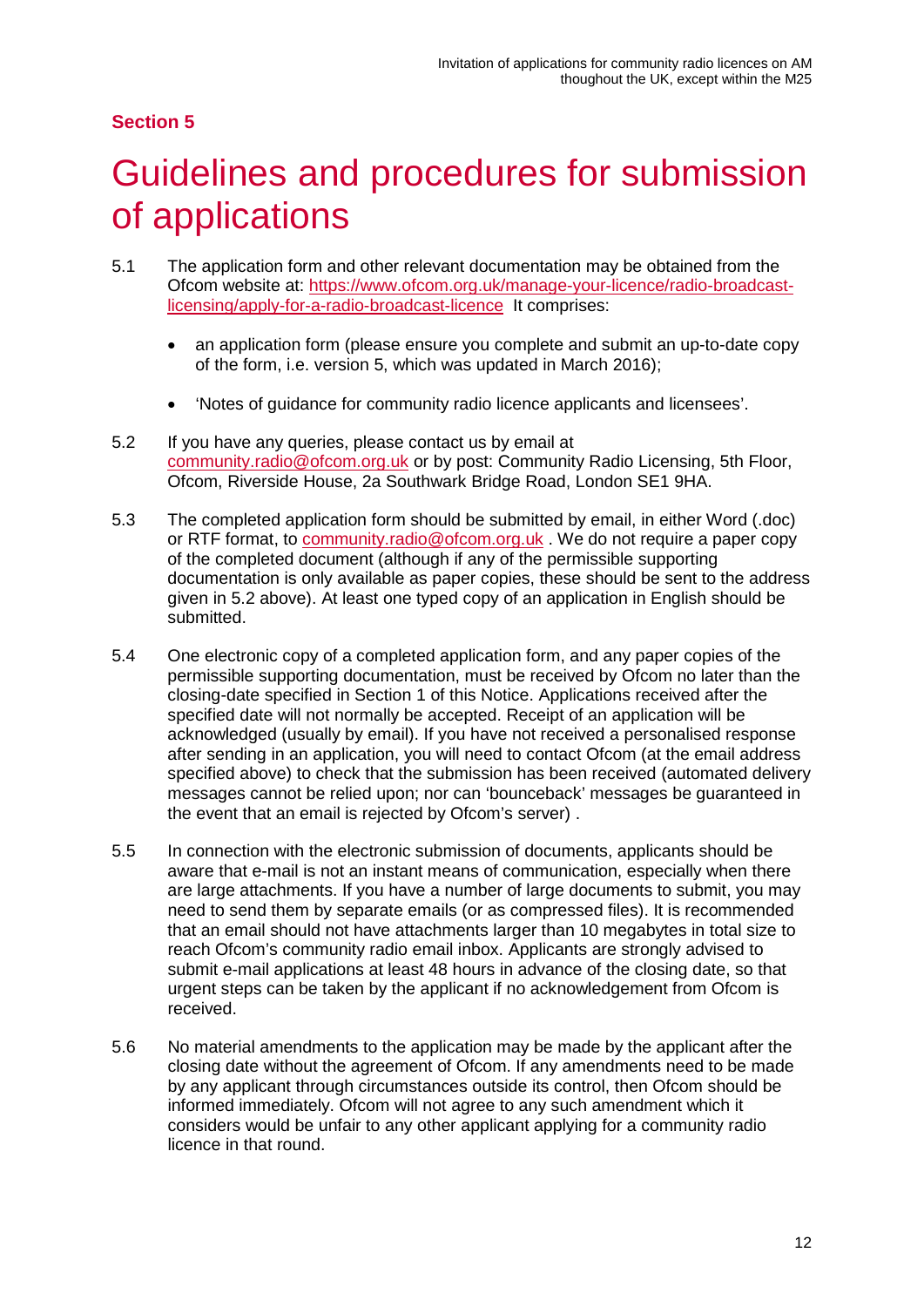- 5.7 Payment of the application fee must also be received by the closing-date specified in Section 1 of this Notice. Applicants may submit their payment by any of the following methods:
	- a) Payment by BACS into the Ofcom bank account (sort code: 30-97-90, account number: 00782415, account name: Ofcom). Please note that any payments made using this method will take at least three working days to reach the Ofcom account. In the mandate reference field of your payment, please write 'CR' followed by the applicant's company name or proposed station name.
	- b) Payment by CHAPS into the Ofcom bank account (details as above). Please note that although this is a 'same day' payment method, applicants intending to submit their payment on the closing-date itself should confirm with their bank the deadline for ensuring that it is received by Ofcom on that date. In the mandate reference field of your payment, please write 'CR' followed by the applicant's company name or proposed station name.
	- c) Payment by cheque. Cheques must be made payable to 'Ofcom', and posted to the address given in 3.2 above. If an applicant wishes to submit a cheque without an accompanying paper copy of the application, the cheque must be accompanied by a note detailing the applicant's company name or proposed station name. Any cheques must be sent to Ofcom in such time that Ofcom will be in possession of cleared funds by the application closing date.
- 5.8 Failure to comply with any of the above guidelines is likely to result in the disqualification of the application.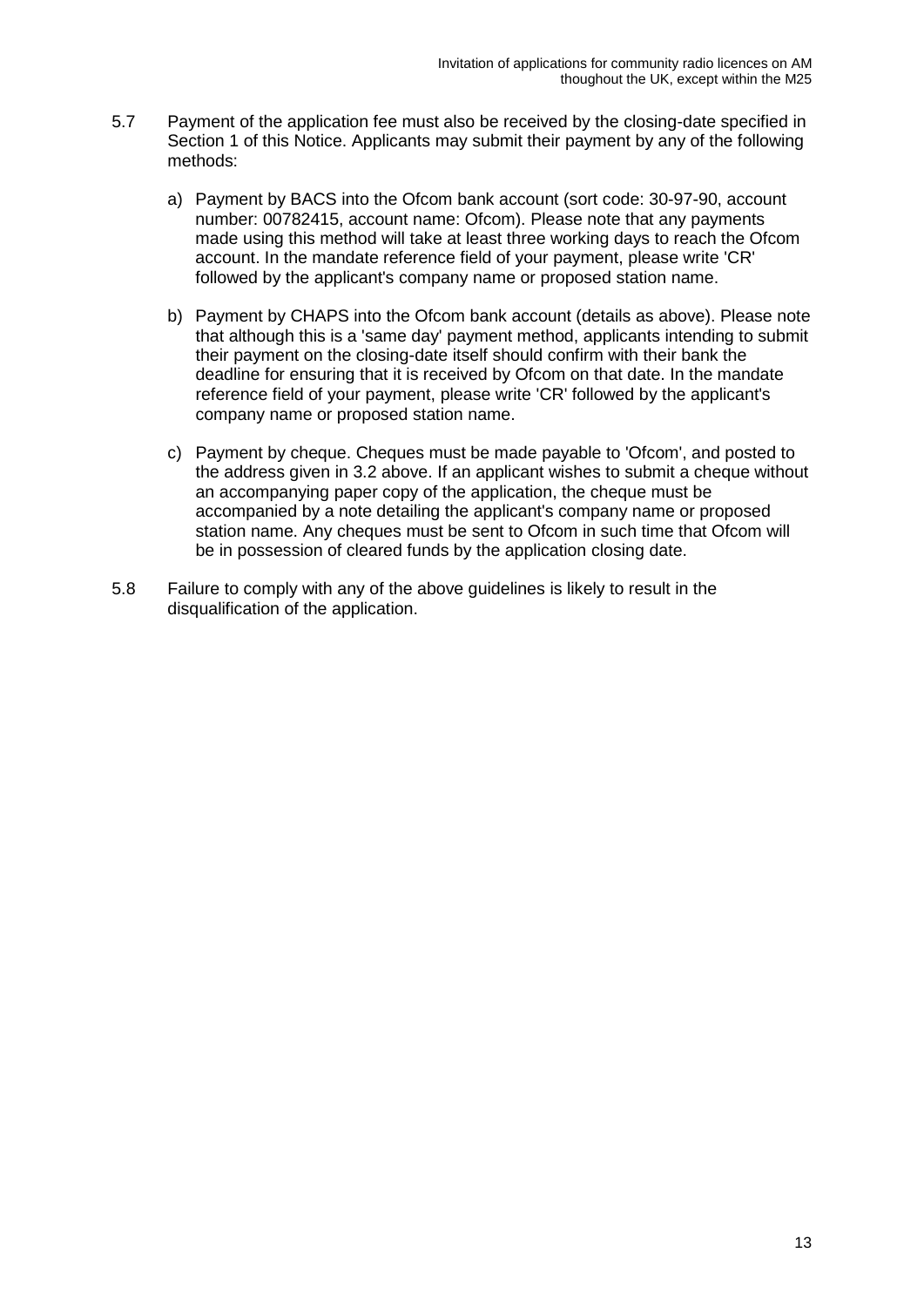### **Annex 1**

## <span id="page-14-0"></span>Map showing excluded area

Applications are invited for licences to provide community radio services in localities across the UK, with the exception of London and other areas within the M25 orbital motorway (as indicated in the yellow area on the map below).